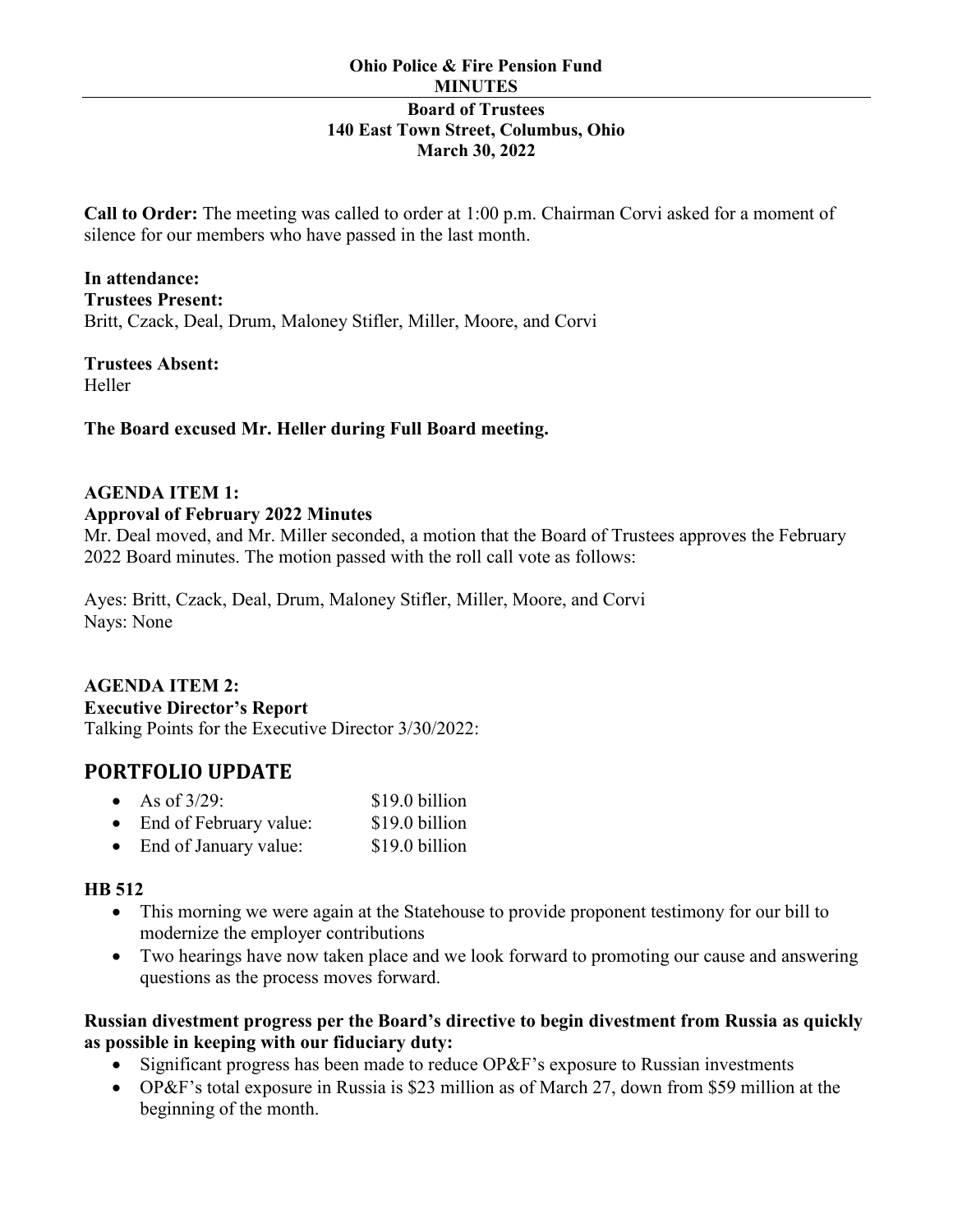# **Ohio Police & Fire Pension Fund MINUTES**

#### **Board of Trustees 140 East Town Street, Columbus, Ohio March 30, 2022**

- The value of direct holdings is \$3.9 million. These markets have been frozen, so no additional change in value is expected until the markets re-open. Other funds may report this as a "zero" exposure. In keeping with our policy of transparency, OP&F prefers to report the last known numbers.
- Since the beginning of the Ukraine crisis, our managers have been under an OP&F directive to not purchase any Russian holdings.
- OP&F continues to be responsible to our fiduciary duty, responsibly divesting these assets as opportunities arise.

### **Health care stipend**

- The Board is aware of the inflationary pressures on health care stipends.
- At the next Health Care Committee meeting the Board will review market data and the funds available for health care on sufficiency.

# **AGENDA ITEM 3: INVESTMENT COMMITTEE/BOARD:**

Mr. Moore read the Investment Committee/Board talking points Items discussed or reviewed:

- Mr. Luke commented on the February month-end portfolio values, significant cash movements and year-to-date investment performance.
	- o Mr. Luke also updated the Board on OP&F's Russia exposure
- Wilshire provided an introduction to the asset allocation modeling process.
- Staff provided the Semi-Annual Proxy Voting Report for the period ended December 31, 2021.

Motions Approved:

- The Board approved the February 23, 2022 Investment Committee/Board Minutes.
- The Board approved Staff's and Wilshire's recommendation to adopt the amended Investment Policy and Guidelines.
- The Board approved Staff's recommendation to adopt the amended Investment Manager Monitoring and Evaluation Policy.
- The Board approved Staff's recommended changes to the Proxy Voting Policy.
- The Board approved the investment manager rating recommendations for Bridgewater's Global Macro and TIPS mandates, Grosvenor Flight Fund, Russell PAO & PIO and Neuberger Berman.
- The Board approved Townsend's recommendation to commit up to \$50 million to EQT Exeter Industrial Core Plus Fund IV.

# **AGENDA ITEM 4– DISABILITY COMMITTEE/BOARD:**

Mr. Britt read the Disability Committee talking points: Motions approved:

• The Board approved the Disability Committee Minutes for February 22, 2022.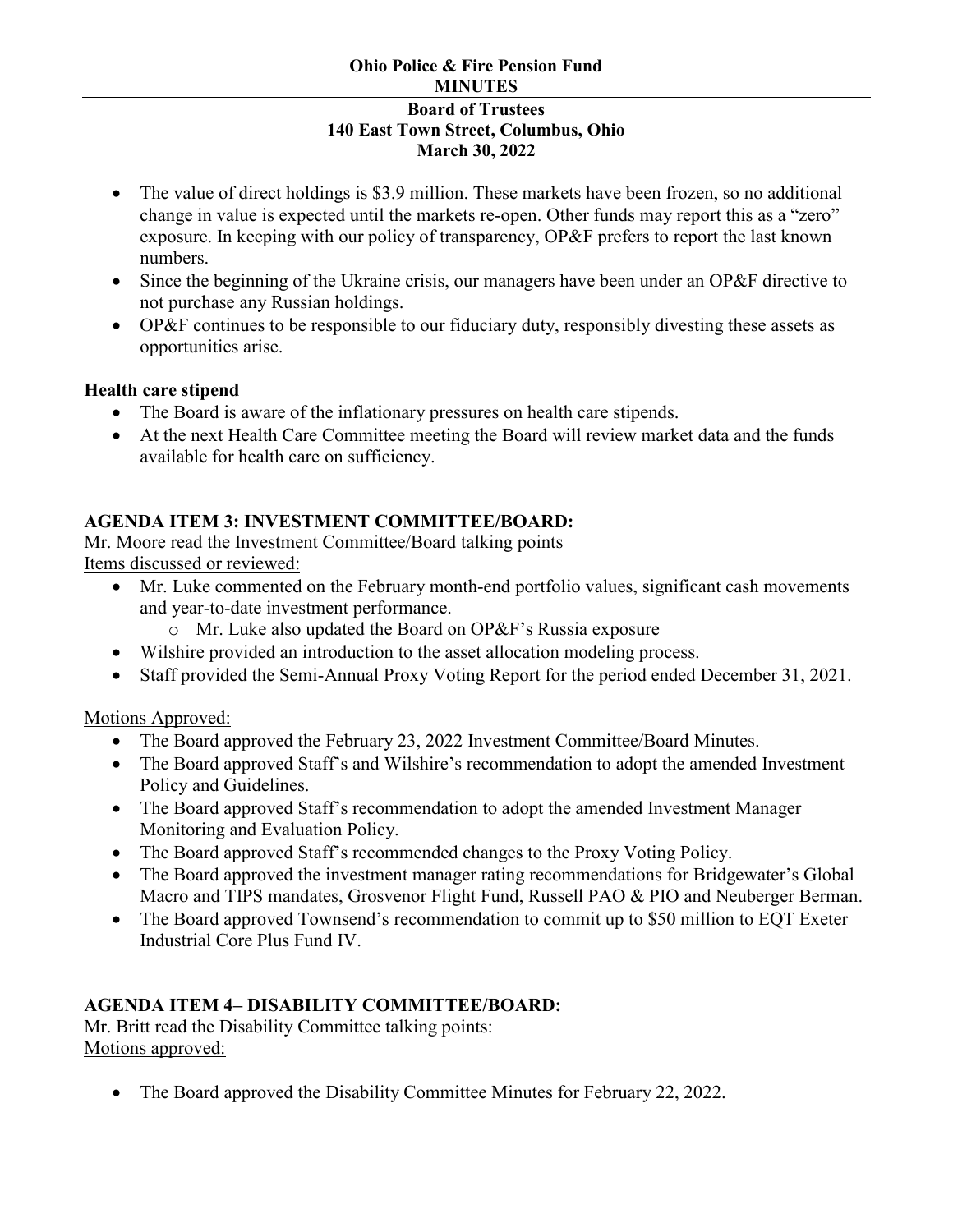#### **Ohio Police & Fire Pension Fund MINUTES Board of Trustees 140 East Town Street, Columbus, Ohio March 30, 2022**

- The Board approved one (1) Death Benefit Fund case and two (2) Death Benefit Fund cases were disapproved.
- The Board approved eight (8) Initial Determination Hearings and one (1) Initial Determination Hearing was scheduled for reexamination.
- There were no Reconsideration Hearings.
- The Board approved the four (4) Appeal Hearings.
- The Board approved the Disability Reporting Waivers list.
- The Board approved eight (8) Administrative Rules.

Open discussion:

There was none.

### **AGENDA ITEM 5– HEALTH CARE COMMITTEE/BOARD:**

Mr. Miller read the Health Care Committee/Board talking points Items Received/Reviewed:

- Mark Chandler and Mat Burkley presented the communication plan regarding Aon's rebranding to Alight. They also provided results of the 2021 health care plan year along with market updates and stipend spend.
- Ms. Jewell reviewed the Health Care Stabilization Fund for the 4th Quarter 2021.
- Ms. Harville provided a summary of the 2021 annual Health Care Report for submission to ORSC.
- Ms. Harville presented information regarding the eligibility and enrollment process for Medicare retirees.

Motions Approved:

• The Board approved the Health Care Committee Minutes for December 1, 2021.

# **AGENDA ITEM 6:**

Other Business **None**

# **AGENDA ITEM 7:**

Address Audience

Charles Burkhart retired Columbus Firefighter, wanted to know if OP&F will allow anyone that was already 65 prior to the Health care transition to be eligible for the stipend, because they won't have another QLE to qualify.

John R Cheatham retired Columbus Firefighter, wanted to know why spouse is not eligible for the stipend as she was 65 prior to the transition. She won't have another QLE to qualify. The problem is that